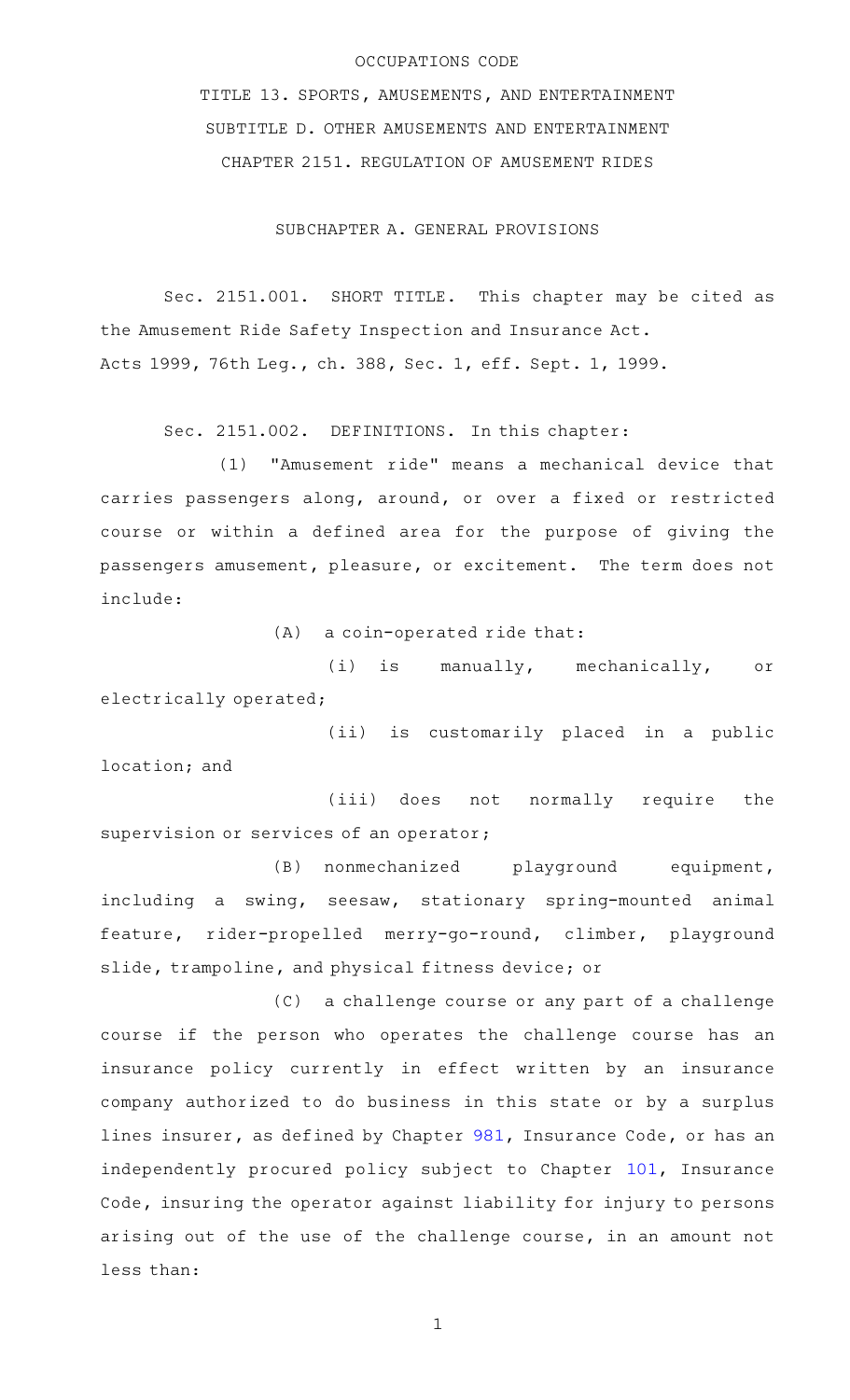(i) for facilities with a fixed location:

(a) \$100,000 bodily injury and \$50,000 property damage per occurrence, with a \$300,000 annual aggregate; or

 $(b)$  a  $$150,000$  per occurrence combined single limit, with a \$300,000 annual aggregate; and (ii) for facilities other than those with a

fixed location:

 $(a)$  \$1,000,000 bodily injury and \$500,000 property damage per occurrence; or

(b) \$1,500,000 per occurrence combined single limit.

(2) "Class A amusement ride" means an amusement ride with a fixed location designed primarily for use by children younger than 13 years of age.

(3) "Class B amusement ride" means an amusement ride that is not a Class A amusement ride.

(4) "Commissioner" means the commissioner of insurance.

(5) "Department" means the Texas Department of Insurance.

(6) "Mobile amusement ride" means an amusement ride that is designed or adapted to be moved from one location to another and is not fixed at a single location.

Acts 1999, 76th Leg., ch. 388, Sec. 1, eff. Sept. 1, 1999. Amended by Acts 2001, 77th Leg., ch. 1420, Sec. 14.701(a), eff. Sept. 1, 2001.

Amended by:

Acts 2005, 79th Leg., Ch. 363 (S.B. [1282](http://www.legis.state.tx.us/tlodocs/79R/billtext/html/SB01282F.HTM)), Sec. 2, eff. September 1, 2005.

## SUBCHAPTER B. DEPARTMENT POWERS AND DUTIES

Sec. 2151.051. GENERAL POWERS AND DUTIES. The commissioner shall administer and enforce this chapter. Acts 1999, 76th Leg., ch. 388, Sec. 1, eff. Sept. 1, 1999. Amended

2

by Acts 2001, 77th Leg., ch. 1420, Sec. 14.702(a), eff. Sept. 1,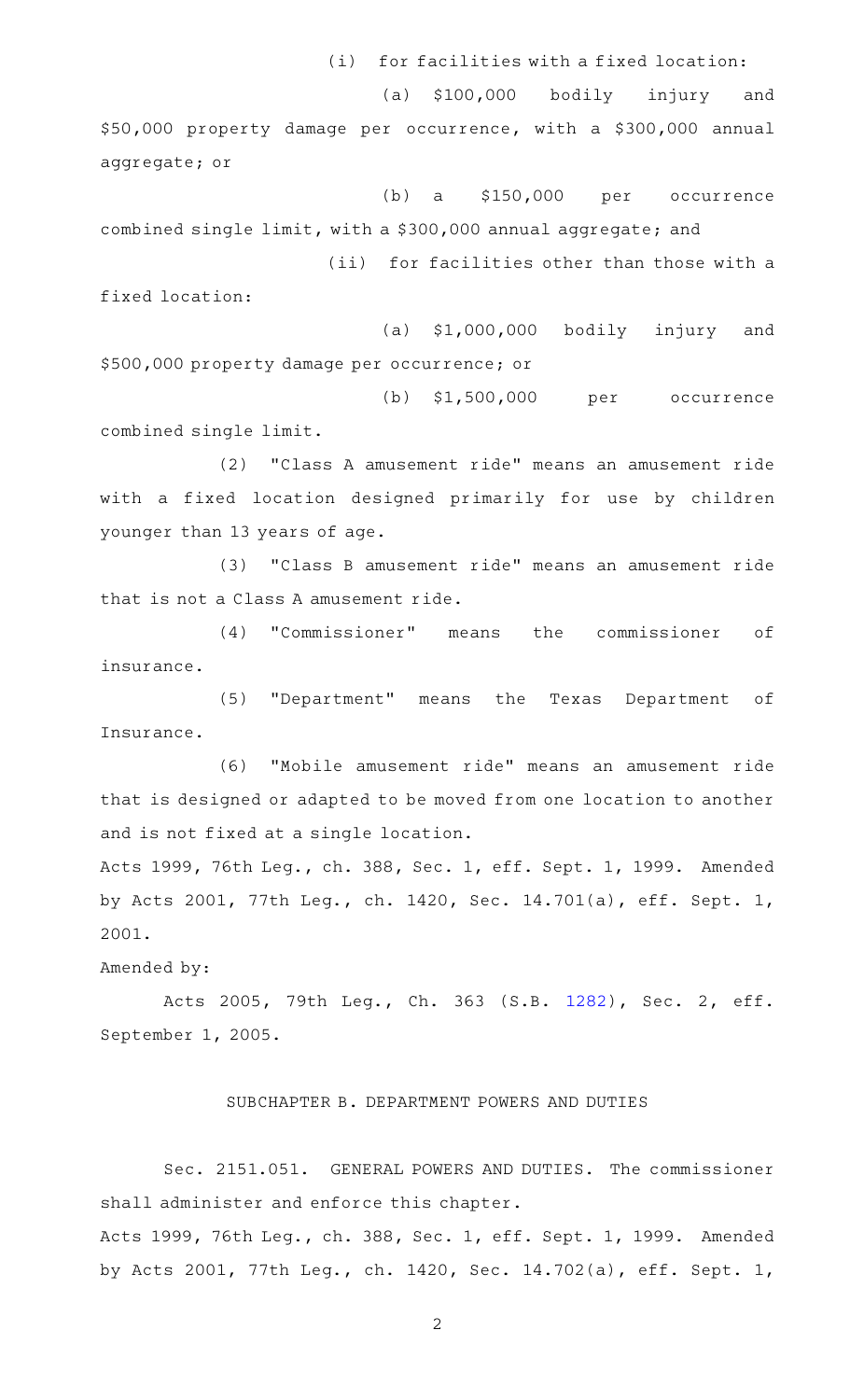2001.

Sec. 2151.052. FEES. (a) The commissioner shall establish reasonable and necessary fees, in an amount not to exceed \$40 per year, for each amusement ride covered by this chapter.

(b) An amusement ride that consists of two or more self-propelled, four-wheeled vehicles designed to be operated independently and to carry fewer than three persons, including go-carts, is a single amusement ride. Acts 1999, 76th Leg., ch. 388, Sec. 1, eff. Sept. 1, 1999. Amended

by Acts 2001, 77th Leg., ch. 1420, Sec. 14.702(b), eff. Sept. 1, 2001.

Sec. 2151.053. INFORMATION REQUEST. (a) The department may request information from a sponsor, lessor, landowner, or other person responsible for an amusement ride being offered for use by the public concerning whether insurance required by this chapter is in effect on that amusement ride.

(b) The person shall respond to the information request not later than the 15th day after the date the request is made. Acts 1999, 76th Leg., ch. 388, Sec. 1, eff. Sept. 1, 1999.

## SUBCHAPTER C. OPERATION OF AMUSEMENT RIDES

Sec. 2151.101. REQUIREMENTS FOR OPERATION. (a) A person may not operate an amusement ride unless the person:

 $(1)$  has had the amusement ride inspected at least once a year by an insurer or a person with whom the insurer has contracted;

(2) obtains a written certificate from the insurer or person with whom the insurer has contracted stating that the amusement ride:

(A) has been inspected;

 $(B)$  meets the standards for insurance coverage; and

(C) is covered by the insurance required by Subdivision (3);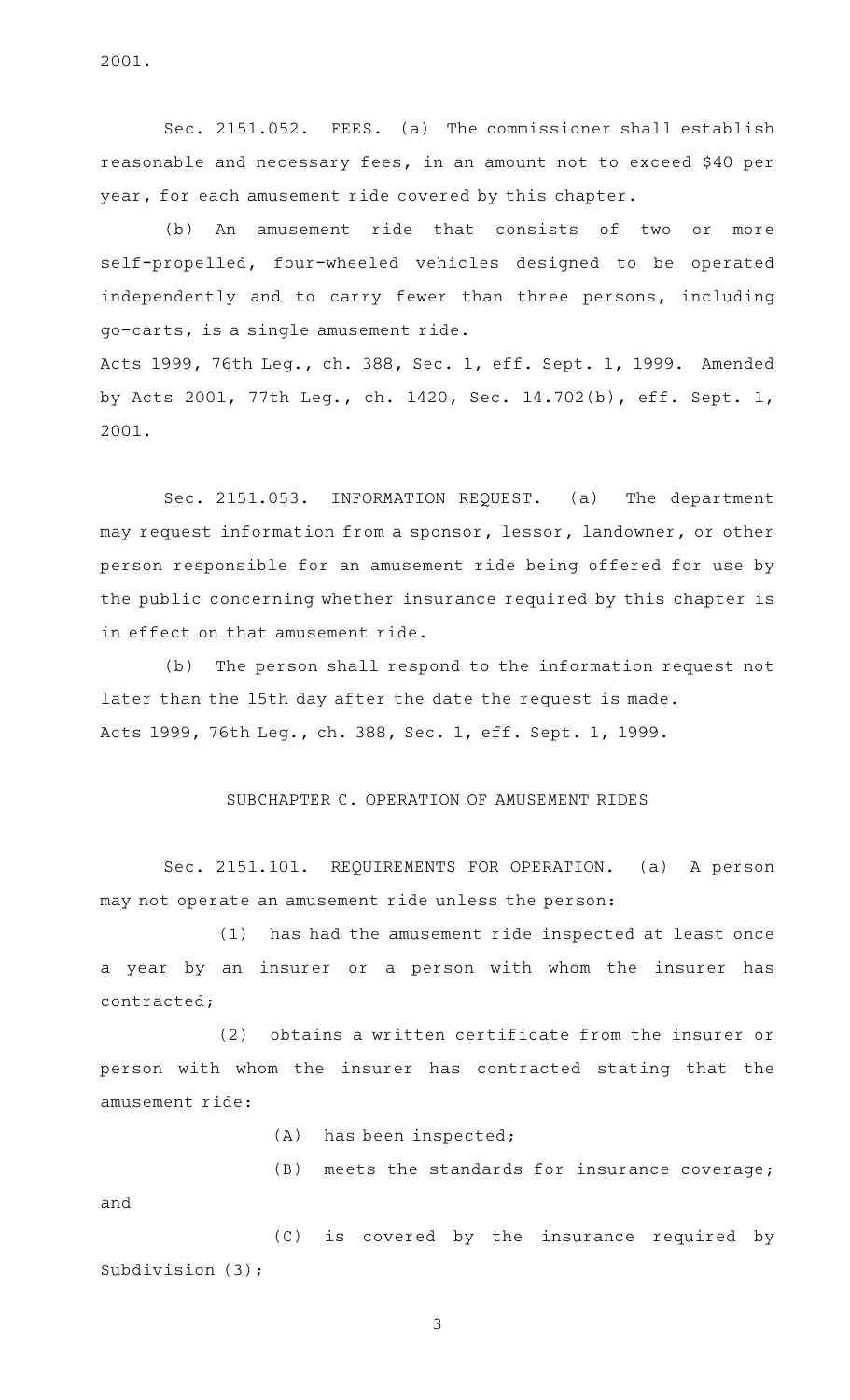(3) except as provided by Sections [2151.1011](http://www.statutes.legis.state.tx.us/GetStatute.aspx?Code=OC&Value=2151.1011) and [2151.1012,](http://www.statutes.legis.state.tx.us/GetStatute.aspx?Code=OC&Value=2151.1012) has a combined single limit or split limit insurance policy currently in effect written by an insurance company authorized to do business in this state or by a surplus lines insurer, as defined by Chapter [981](http://www.statutes.legis.state.tx.us/GetStatute.aspx?Code=IN&Value=981), Insurance Code, or has an independently procured policy subject to Chapter [101](http://www.statutes.legis.state.tx.us/GetStatute.aspx?Code=IN&Value=101), Insurance Code, insuring the owner or operator against liability for injury to persons arising out of the use of the amusement ride in an amount of not less than:

 $(A)$  for Class A amusement rides:

 $(i)$  \$100,000 bodily injury and \$50,000 property damage per occurrence with a \$300,000 annual aggregate; or (ii) a \$150,000 per occurrence combined

single limit with a \$300,000 annual aggregate; and

(B) for Class B amusement rides:

(i) \$1,000,000 bodily injury and \$500,000 property damage per occurrence; or

(ii) \$1,500,000 per occurrence combined single limit;

 $(4)$  files with the commissioner, as required by this chapter, the inspection certificate and the insurance policy or a photocopy of the certificate or policy authorized by the commissioner; and

(5) files with each sponsor, lessor, landowner, or other person responsible for the amusement ride being offered for use by the public a photocopy of the inspection certificate and the insurance policy required by this subsection.

(b) The inspection certificate and the insurance policy must be filed with the department before July 1 of each year, except that if an amusement ride is inspected more than once a year, the inspection certificate must be filed not later than the 15th day after the date of each inspection.

(c)AAA local government may satisfy the insurance requirement prescribed by Subsection (a) by obtaining liability coverage through an interlocal agreement.

Acts 1999, 76th Leg., ch. 388, Sec. 1, eff. Sept. 1, 1999. Amended by Acts 2001, 77th Leg., ch. 1420, Sec. 14.703(a), eff. Sept. 1,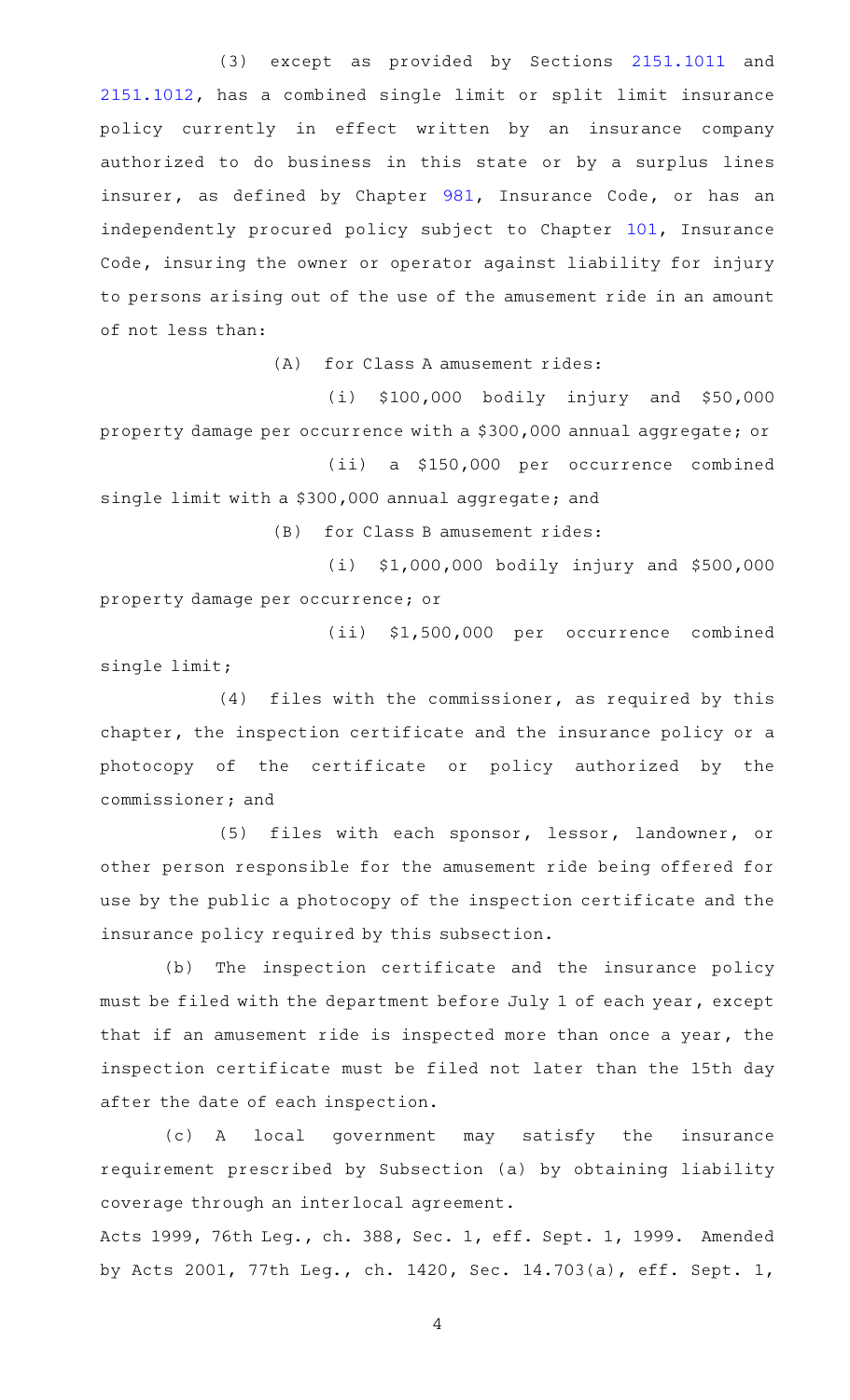2001; Acts 2003, 78th Leg., ch. 1276, Sec. 10A.548, eff. Sept. 1, 2003.

Amended by:

Acts 2005, 79th Leg., Ch. 363 (S.B. [1282](http://www.legis.state.tx.us/tlodocs/79R/billtext/html/SB01282F.HTM)), Sec. 1, eff. September 1, 2005.

Acts 2005, 79th Leg., Ch. 1146 (H.B. [2879](http://www.legis.state.tx.us/tlodocs/79R/billtext/html/HB02879F.HTM)), Sec. 2, eff. September 1, 2005.

Acts 2007, 80th Leg., R.S., Ch. 655 (H.B. [1070](http://www.legis.state.tx.us/tlodocs/80R/billtext/html/HB01070F.HTM)), Sec. 1, eff. June 15, 2007.

Acts 2011, 82nd Leg., R.S., Ch. 580 (H.B. [3570](http://www.legis.state.tx.us/tlodocs/82R/billtext/html/HB03570F.HTM)), Sec. 1, eff. September 1, 2011.

Sec. 2151.1011. LIABILITY INSURANCE FOR CERTAIN AMUSEMENT RIDES. (a) This section only applies to a Class B amusement ride that:

 $(1)$  consists of a motorized vehicle that tows one or more separate passenger cars in a manner similar to a train, but without regard to whether the vehicle and cars operate on a fixed track or course;

(2) does not travel under its own power in excess of five miles per hour;

(3) has safety belts for all passengers;

 $(4)$  does not run on an elevated track;

(5) has passenger seating areas enclosed by guardrails or doors; and

(6) does not have passenger cars that rotate independently from the motorized vehicle.

(b) A person may not operate an amusement ride described by Subsection (a) unless the person has an insurance policy currently in effect written by an insurance company authorized to conduct business in this state or by a surplus lines insurer, as defined by Chapter [981](http://www.statutes.legis.state.tx.us/GetStatute.aspx?Code=IN&Value=981), Insurance Code, or has an independently procured policy subject to Chapter [101,](http://www.statutes.legis.state.tx.us/GetStatute.aspx?Code=IN&Value=101) Insurance Code, insuring the owner or operator against liability for injury to persons arising out of the use of the amusement ride in an amount of not less than \$1 million in aggregate for all liability claims occurring in a policy year.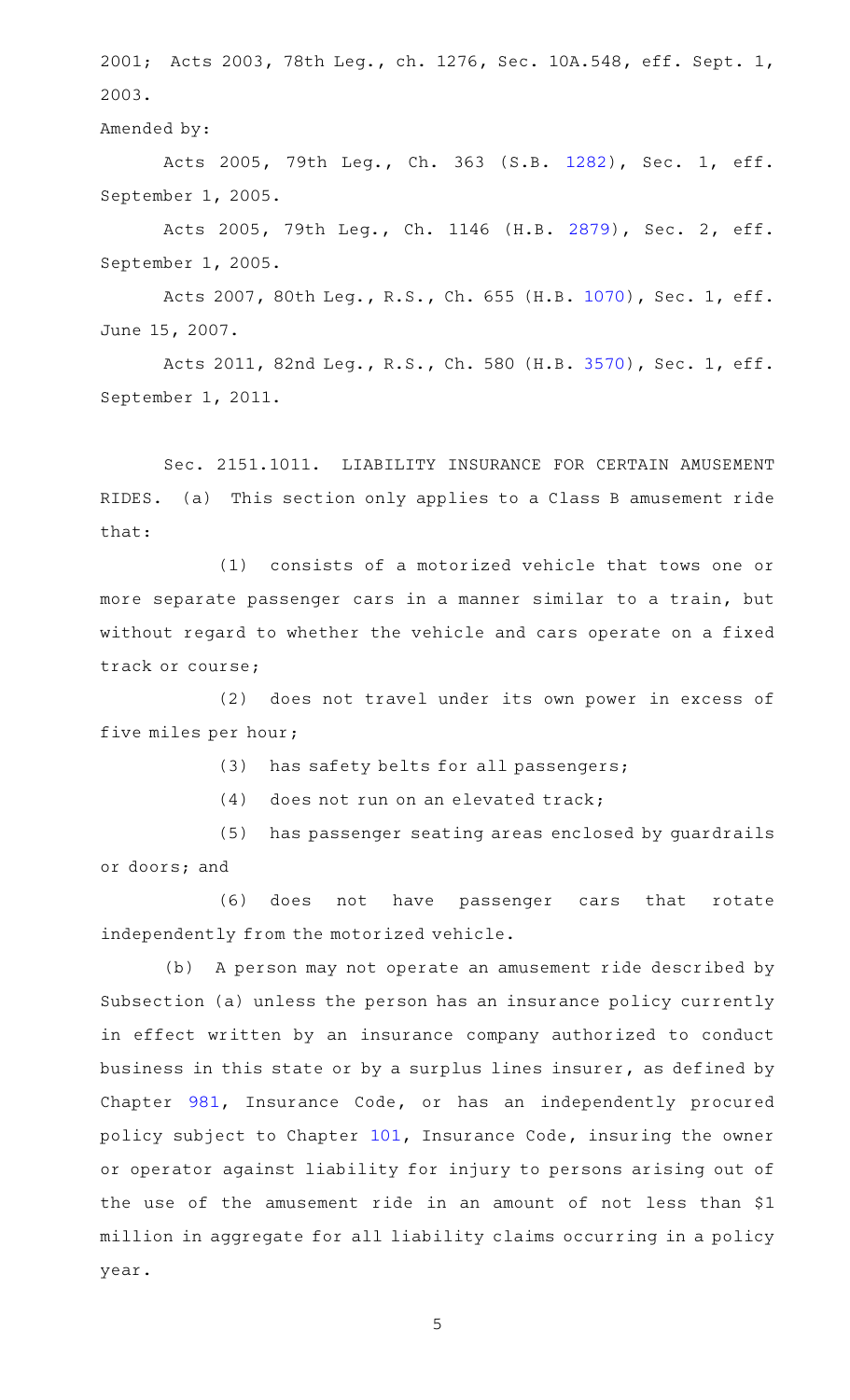(c)AAA local government may satisfy the insurance requirement prescribed by Subsection (b) by obtaining liability coverage through an interlocal agreement. Added by Acts 2007, 80th Leg., R.S., Ch. 655 (H.B. [1070](http://www.legis.state.tx.us/tlodocs/80R/billtext/html/HB01070F.HTM)), Sec. 2, eff. June 15, 2007.

Sec. 2151.1012. LIABILITY INSURANCE FOR CERTAIN OTHER AMUSEMENT RIDES. (a) This section applies only to a Class B amusement ride that:

(1) is mechanically inflated using a continuous airflow device; and

(2) provides a surface for bouncing and jumping or creates an enclosed space for the purpose of amusement.

(b) A person may not operate an amusement ride described by Subsection (a) unless the person has a combined single limit insurance policy currently in effect written by an insurance company authorized to conduct business in this state or by a surplus lines insurer, as defined by Chapter [981](http://www.statutes.legis.state.tx.us/GetStatute.aspx?Code=IN&Value=981), Insurance Code, or has an independently procured policy subject to Chapter [101](http://www.statutes.legis.state.tx.us/GetStatute.aspx?Code=IN&Value=101), Insurance Code, insuring the owner or operator against liability arising out of the use of the amusement ride in an amount of not less than \$1 million per occurrence.

Added by Acts 2011, 82nd Leg., R.S., Ch. 580 (H.B. [3570](http://www.legis.state.tx.us/tlodocs/82R/billtext/html/HB03570F.HTM)), Sec. 2, eff. September 1, 2011.

Sec. 2151.102. INSPECTION REQUIREMENTS. (a) The inspection required by Section [2151.101\(](http://www.statutes.legis.state.tx.us/GetStatute.aspx?Code=OC&Value=2151.101)a) must test for stress-related and wear-related damage of the critical parts of a ride that the manufacturer of the amusement ride determines:

(1) are reasonably subject to failure as the result of stress and wear; and

(2) could cause injury to a member of the public as a result of a failure.

(b) If at any time the inspection reveals that an amusement ride does not meet the insurer 's underwriting standards, the insurer shall notify the owner or operator.

(c) If repair or replacement of equipment is required, it is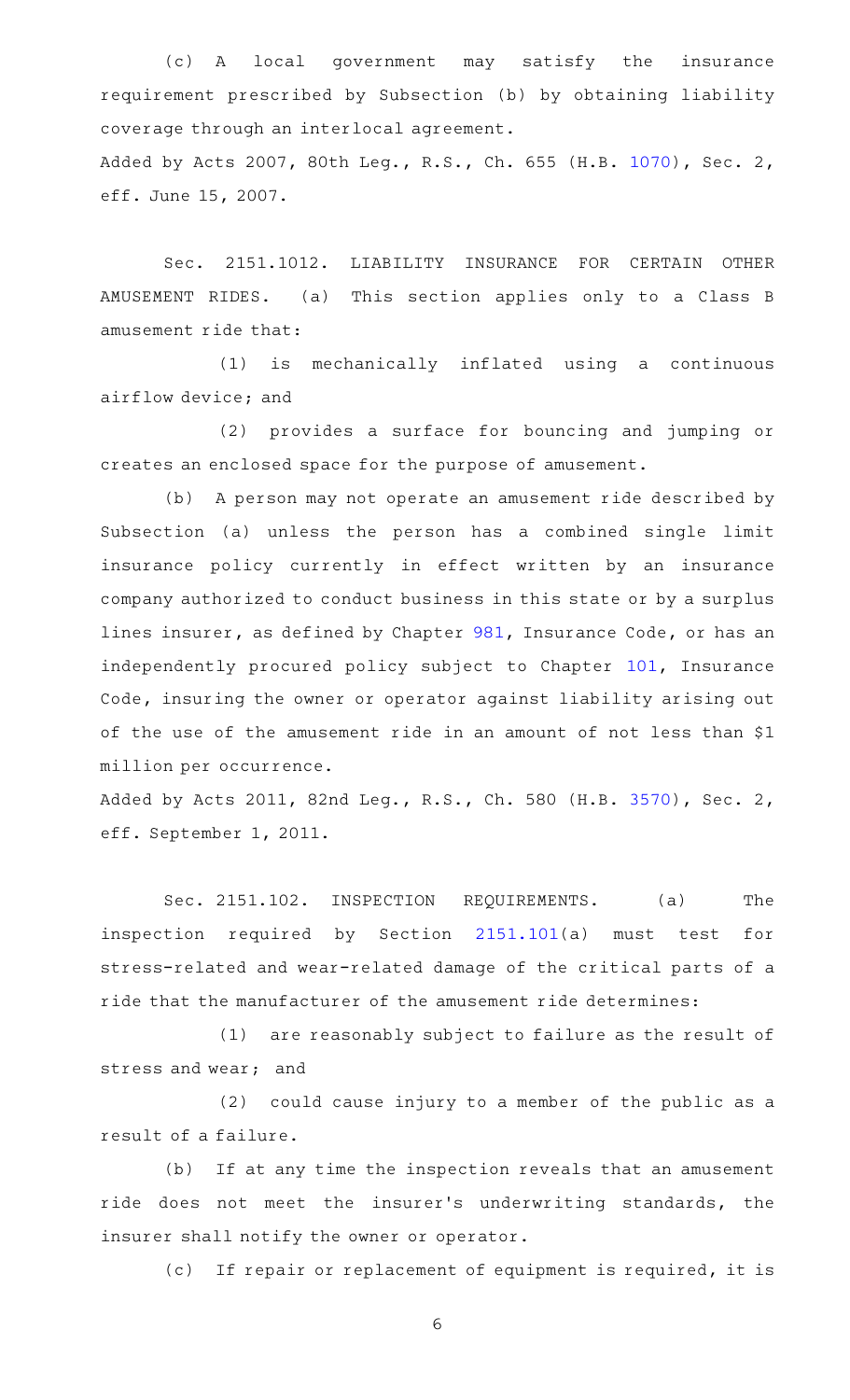the responsibility of the owner or operator to make the repair or install the replacement equipment before the amusement ride is offered for public use. Acts 1999, 76th Leg., ch. 388, Sec. 1, eff. Sept. 1, 1999. Amended by Acts 2001, 77th Leg., ch. 1420, Sec. 14.703(b), eff. Sept. 1, 2001.

Sec. 2151.1021. INSPECTION REQUIREMENTS FOR MOBILE AMUSEMENT RIDES. (a) The commissioner shall adopt rules requiring operators of mobile amusement rides to perform inspections of mobile amusement rides, including rules requiring daily inspections of safety restraints.

(b) Rules adopted under this section may apply to specific rides of specific manufacturers.

(c) The commissioner shall prescribe forms for inspections required under this section and shall require records of the inspections to be made available for inspection by any municipality, county, or state law enforcement officials at any location at which an amusement ride is operated.

Added by Acts 2001, 77th Leg., ch. 1420, Sec. 14.703(c), eff. Sept. 1, 2001.

Sec. 2151.1022. REQUIRED RECORDS OF GOVERNMENTAL ACTIONS. (a) A person who operates an amusement ride in this state shall maintain accurate records of any governmental action taken in any state relating to that particular amusement ride, including an inspection resulting in the repair or replacement of equipment used in the operation of the amusement ride.

(b) The operator shall file with the commissioner quarterly a report, on a form designed by the commissioner, describing each governmental action taken in the quarter covered by the report for which the operator is required by Subsection (a) to maintain records. A report is not required in any quarter in which no reportable governmental action was taken in any state in which the person operated the amusement ride.

(c) A person who operates an amusement ride shall maintain for not less than two years at any location where the ride is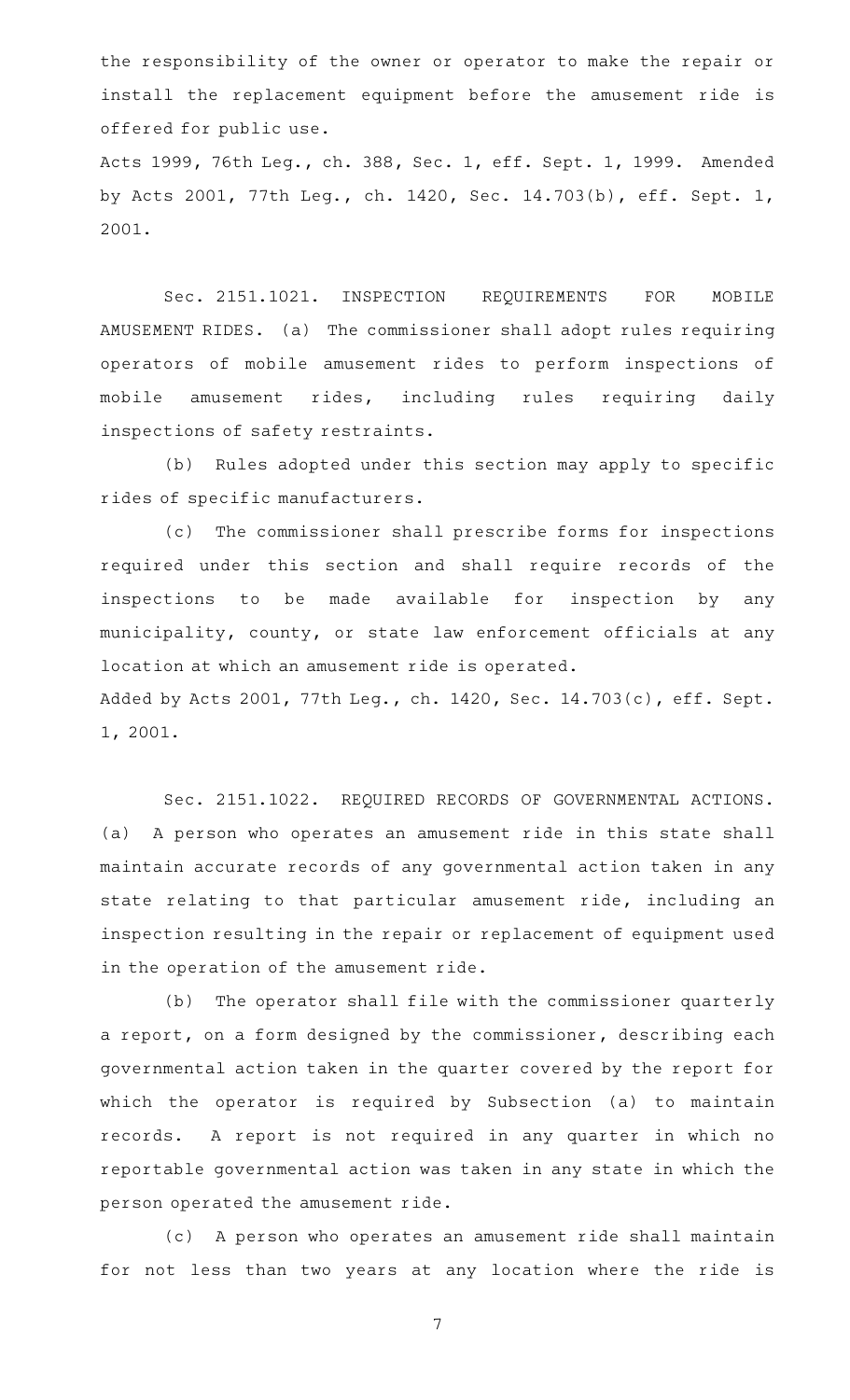operated, for inspection by a municipal, county, or state law enforcement official, a photocopy of any quarterly report required under this section or Section [2151.103](http://www.statutes.legis.state.tx.us/GetStatute.aspx?Code=OC&Value=2151.103) to be filed with the commissioner.

Added by Acts 2001, 77th Leg., ch. 1420, Sec. 14.703(c), eff. Sept. 1, 2001.

Sec. 2151.103. INJURY REPORTS. (a) In this section, "medical treatment" includes treatment administered by a physician or by registered professional personnel under the standing orders of a physician. The term does not include first-aid treatment, the onetime treatment and subsequent observation of minor scratches, cuts, burns, splinters, and other minor injuries that do not ordinarily require medical care, even if that treatment is provided by a physician or registered professional personnel.

(b) A person operating an amusement ride shall maintain accurate records of each injury caused by the ride that results in death or requires medical treatment.

(c) The operator shall file an injury report with the commissioner on a quarterly basis. The report shall be made on a form prescribed by the commissioner and shall include a description of each injury caused by a ride that results in death or requires medical treatment.

(d) If no reportable injuries occur in a quarter, the operator is not required to file an injury report. Acts 1999, 76th Leg., ch. 388, Sec. 1, eff. Sept. 1, 1999. Amended by Acts 2001, 77th Leg., ch. 1420, Sec. 14.703(d), eff. Sept. 1, 2001.

Sec. 2151.104. ACCESS TO RIDES. An owner or operator of an amusement ride may deny entry to the ride to any person if, in the owner 's or operator 's opinion, the entry may jeopardize the safety of the person or of other amusement ride patrons. Acts 1999, 76th Leg., ch. 388, Sec. 1, eff. Sept. 1, 1999.

Sec. 2151.105. SIGNAGE REQUIREMENTS. (a) The commissioner shall adopt rules requiring that a sign be posted to inform the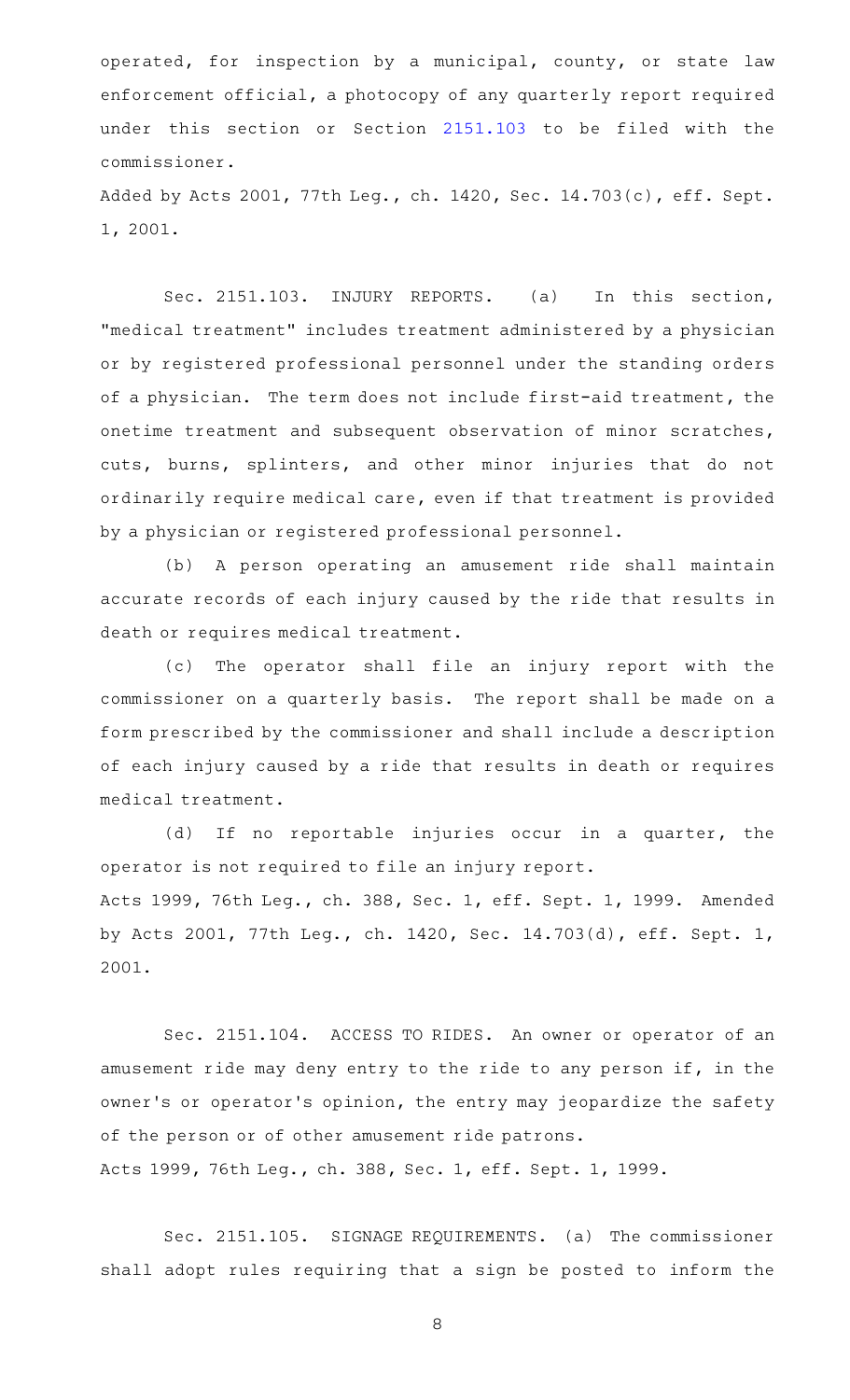public how to report an amusement ride that appears to be unsafe or to report an amusement ride operator who appears to be violating the law.

(b) The rules must require the sign to be posted at the principal entrance to the site at which an amusement ride is located or at any location on that site at which tickets for an amusement ride are available.

Added by Acts 2001, 77th Leg., ch. 1420, Sec. 14.703(c), eff. Sept. 1, 2001.

Sec. 2151.106. MINIMUM STANDARDS. (a) An amusement ride covered by this chapter that is sold, maintained, or operated in this state must comply with standards established by the American Society of Testing and Materials (ASTM) as of May 1, 1999. Those standards are minimum standards.

(b) To the extent that the standards of the American Society of Testing and Materials conflict with the requirements of this chapter, the more stringent requirement or standard applies. Added by Acts 2001, 77th Leg., ch. 1420, Sec. 14.703(c), eff. Sept. 1, 2001.

Sec. 2151.107. EXCEPTION FOR CERTAIN CHALLENGE COURSES MEETING INSURANCE REQUIREMENT. (a) In this section, "challenge course" means a challenge, ropes, team building, or obstacle course, which may include logs, tires, platforms, beams, bridges, poles, ropes, ladders, nets, climbing walls, rock climbing walls, climbing towers, traverses, rock climbing devices, cables, swings, or zip lines, that is constructed and used for educational, team and confidence building, or physical fitness purposes.

(b) A challenge course or any part of a challenge course is not considered an amusement ride subject to regulation under this chapter if the person who operates the challenge course has a combined single limit or split limit insurance policy currently in effect written by an insurance company authorized to do business in this state or by a surplus lines insurer, as defined by Chapter [981](http://www.statutes.legis.state.tx.us/GetStatute.aspx?Code=IN&Value=981), Insurance Code, or has an independently procured policy subject to Chapter [101,](http://www.statutes.legis.state.tx.us/GetStatute.aspx?Code=IN&Value=101) Insurance Code, insuring the operator against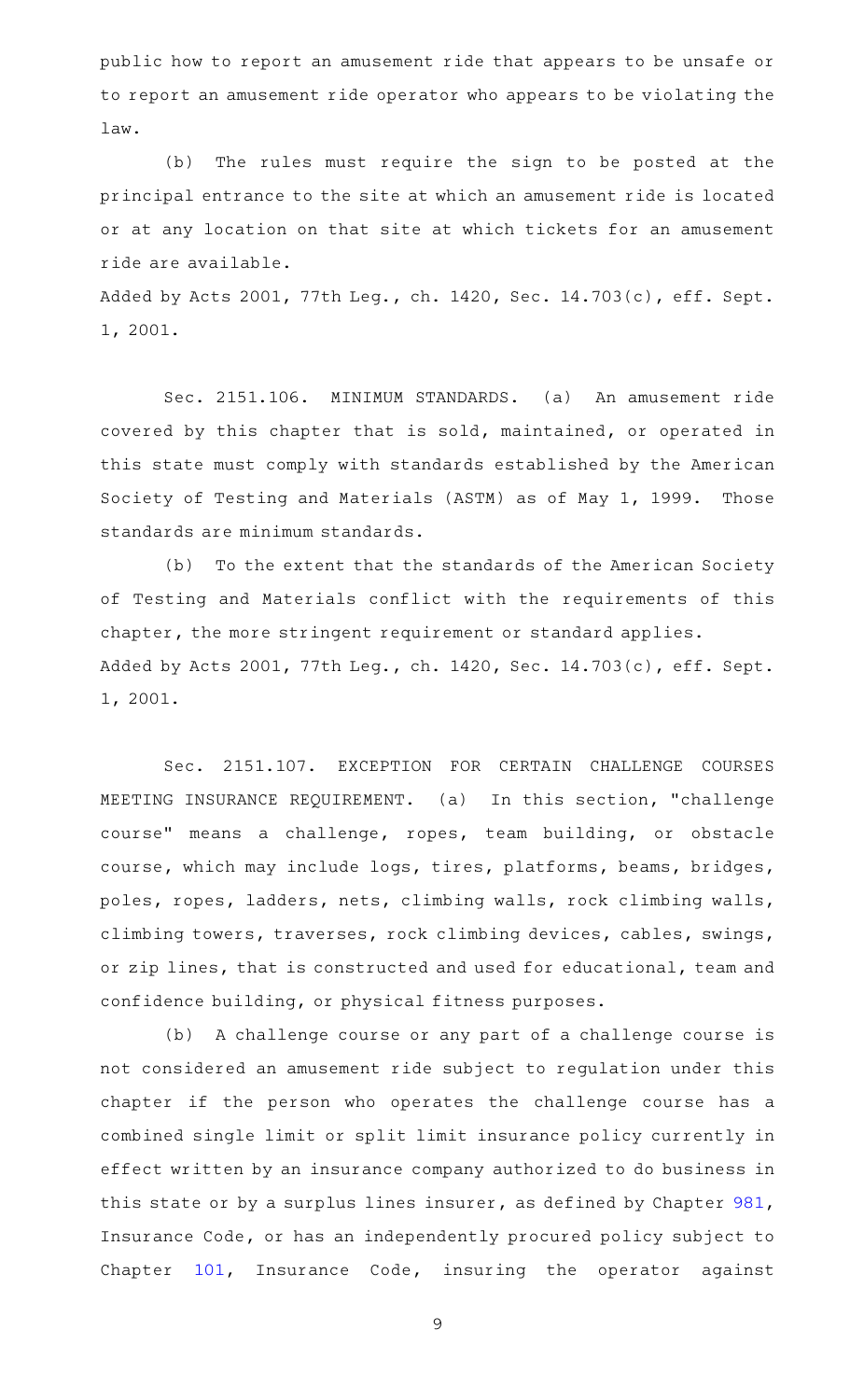liability for injury to persons arising out of the use of the challenge course in an amount of at least:

 $(1)$  for a challenge course with a fixed location:

(A) \$100,000 bodily injury and \$50,000 property damage per occurrence with a \$300,000 annual aggregate; or

(B) a \$150,000 per occurrence combined single limit with a \$300,000 annual aggregate; and

(2) for a challenge course other than one with a fixed location:

(A) \$1,000,000 bodily injury and \$500,000 property damage per occurrence; or

(B) \$1,500,000 per occurrence combined single limit. Added by Acts 2005, 79th Leg., Ch. 598 (H.B. [1892](http://www.legis.state.tx.us/tlodocs/79R/billtext/html/HB01892F.HTM)), Sec. 1, eff.

June 17, 2005.

Added by Acts 2005, 79th Leg., Ch. 1146 (H.B. [2879\)](http://www.legis.state.tx.us/tlodocs/79R/billtext/html/HB02879F.HTM), Sec. 1, eff. September 1, 2005.

## SUBCHAPTER D. ENFORCEMENT PROVISIONS

Sec. 2151.151. INJUNCTION. The district attorney of a county in which an amusement ride is operated or, on request of the commissioner of insurance, the attorney general or an agent of the attorney general, may seek an injunction against a person operating an amusement ride in violation of this chapter or in violation of a rule adopted by the commissioner under Section [2151.1021](http://www.statutes.legis.state.tx.us/GetStatute.aspx?Code=OC&Value=2151.1021) or [2151.105](http://www.statutes.legis.state.tx.us/GetStatute.aspx?Code=OC&Value=2151.105).

Acts 1999, 76th Leg., ch. 388, Sec. 1, eff. Sept. 1, 1999. Amended by Acts 2001, 77th Leg., ch. 1420, Sec. 14.704(a), eff. Sept. 1, 2001.

Sec. 2151.152. OTHER ENFORCEMENT ACTIONS. (a) A municipal, county, or state law enforcement official may determine compliance with a provision of Subchapter C, other than Section 2151.104, in conjunction with the commissioner and may institute an action in a court of competent jurisdiction to enforce this chapter.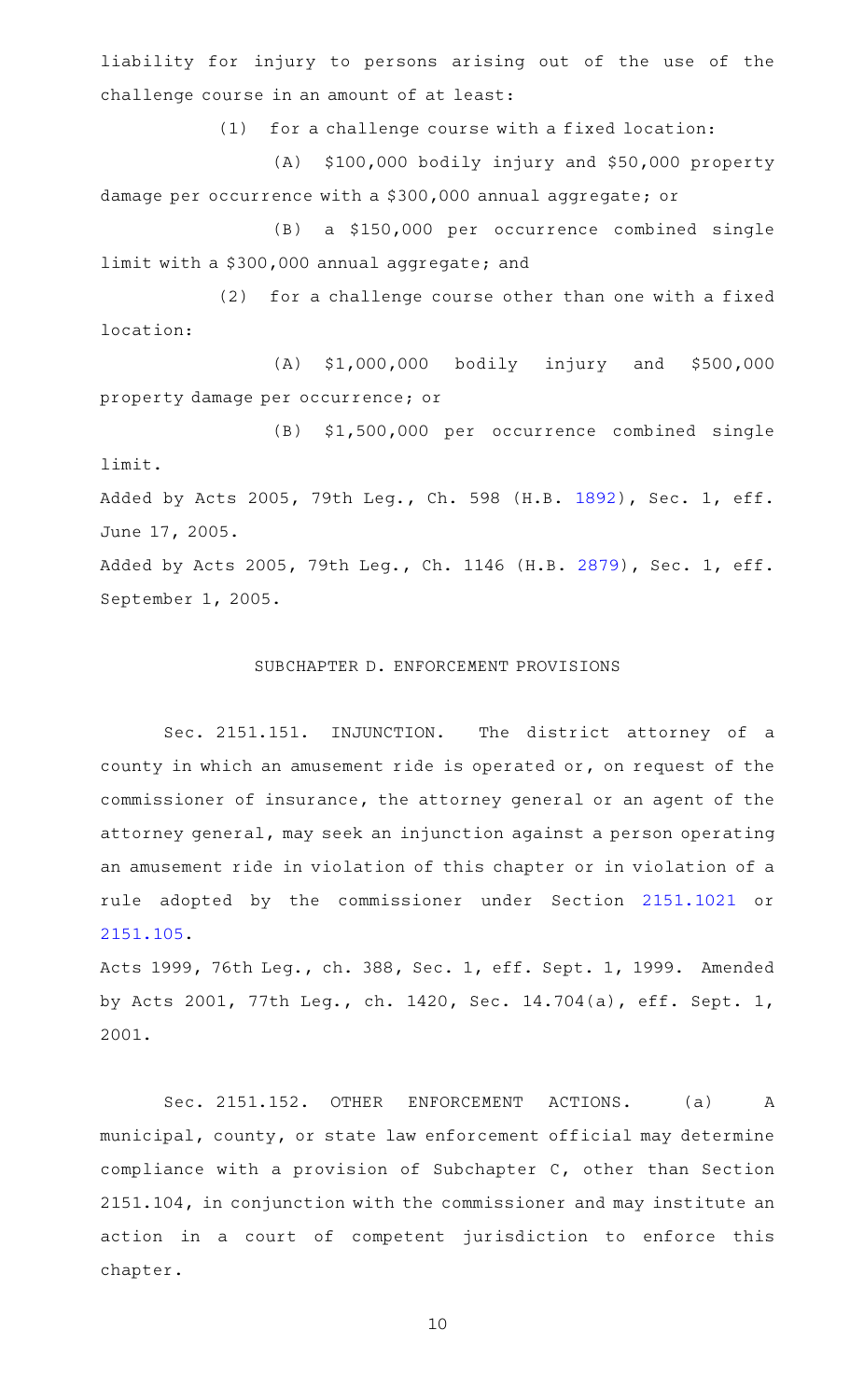(b) A municipal, county, or state law enforcement official may enter and inspect without notice any amusement ride at any time to ensure public safety.

(c) The operator of an amusement ride shall immediately provide the inspection certificate and the insurance policy required by Section [2151.101](http://www.statutes.legis.state.tx.us/GetStatute.aspx?Code=OC&Value=2151.101) to a municipal, county, or state law enforcement official requesting the information. A photocopy of the inspection certificate or insurance policy may be provided instead of the certificate or policy.

(d) Performance or nonperformance by a municipal, county, or state law enforcement official of any action authorized by this chapter is a discretionary act.

Acts 1999, 76th Leg., ch. 388, Sec. 1, eff. Sept. 1, 1999. Amended by Acts 2001, 77th Leg., ch. 1420, Sec. 14.705(a), eff. Sept. 1, 2001.

Sec. 2151.1525. PROHIBITION OF AMUSEMENT RIDE OPERATION. (a) Except as provided by Subsection (e), a municipal, county, or state law enforcement official may immediately prohibit operation of an amusement ride if:

(1) the operator of the amusement ride is unable to provide the documents or a photocopy of the documents required by Section [2151.152](http://www.statutes.legis.state.tx.us/GetStatute.aspx?Code=OC&Value=2151.152)(c);

(2) the law enforcement official reasonably believes the amusement ride is not in compliance with Section [2151.101;](http://www.statutes.legis.state.tx.us/GetStatute.aspx?Code=OC&Value=2151.101) or

 $(3)$  the operation of the amusement ride, conduct of a person operating the amusement ride, conduct of a person assembling the amusement ride if it is a mobile amusement ride, or any other circumstance causes the law enforcement official to reasonably believe that the amusement ride is unsafe or the safety of a passenger on the amusement ride is threatened.

(b) If the operation of an amusement ride is prohibited under Subsection (a)(1) or (2), a person may not operate the amusement ride unless:

(1) the operator presents to the appropriate municipal, county, or state law enforcement official proof of compliance with Section [2151.101;](http://www.statutes.legis.state.tx.us/GetStatute.aspx?Code=OC&Value=2151.101) or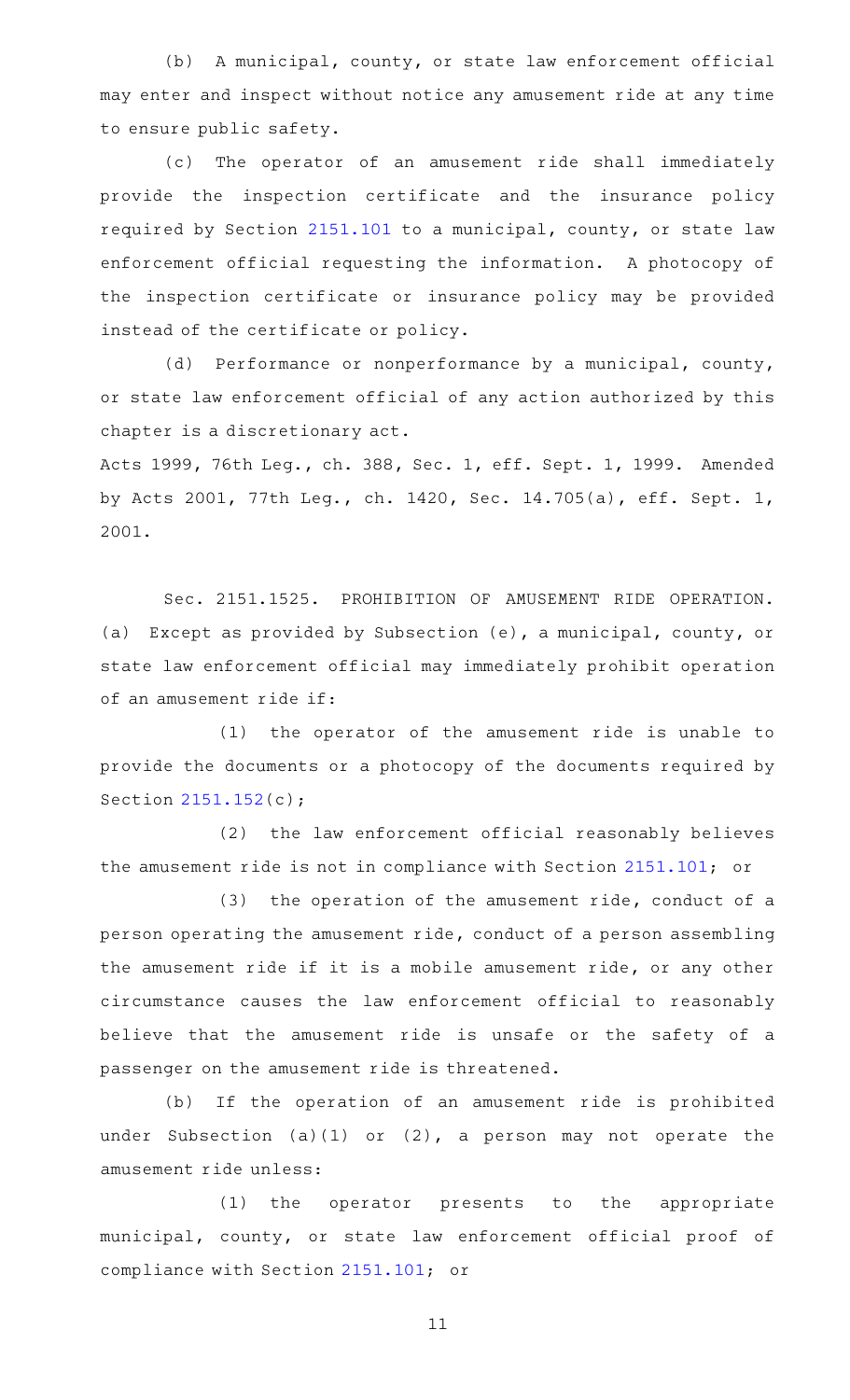(2) the commissioner or the commissioner's designee determines that on the date the amusement ride's operation was prohibited the operator had on file with the board the documents required by Section [2151.101](http://www.statutes.legis.state.tx.us/GetStatute.aspx?Code=OC&Value=2151.101) and issues a written statement permitting the amusement ride to resume operation.

(c) If on the date an amusement ride's operation is prohibited under Subsection (a)(3) the amusement ride is not in compliance with Section [2151.101,](http://www.statutes.legis.state.tx.us/GetStatute.aspx?Code=OC&Value=2151.101) a person may not operate the amusement ride until after the person subsequently complies with Section [2151.101](http://www.statutes.legis.state.tx.us/GetStatute.aspx?Code=OC&Value=2151.101).

(d) If on the date an amusement ride's operation is prohibited under Subsection (a)(3) the amusement ride is in compliance with Section [2151.101,](http://www.statutes.legis.state.tx.us/GetStatute.aspx?Code=OC&Value=2151.101) a person may not operate the amusement ride until:

 $(1)$  on-site corrections are made;

 $(2)$  an order from a district judge, county judge, judge of a county court at law, justice of the peace, or municipal judge permits the amusement ride to resume operation; or

(3) an insurance company insuring the amusement ride on the date the amusement ride 's operation was prohibited:

(A) reinspects the amusement ride in the same manner required by Section [2151.101](http://www.statutes.legis.state.tx.us/GetStatute.aspx?Code=OC&Value=2151.101); and

(B) delivers to the commissioner or the commissioner's designee and the appropriate law enforcement official a reinspection certificate:

(i) stating that the required reinspection has occurred;

(ii) stating that the amusement ride meets coverage standards and is covered by insurance in compliance with Section [2151.101](http://www.statutes.legis.state.tx.us/GetStatute.aspx?Code=OC&Value=2151.101); and

(iii) explaining the necessary repairs, if any, that have been made to the amusement ride after its operation was prohibited.

(e) Subsection (a) does not apply to an amusement ride with a fixed location and operated at an amusement park that was attended by more than 200,000 customers in the year preceding the inspection under Section [2151.152](http://www.statutes.legis.state.tx.us/GetStatute.aspx?Code=OC&Value=2151.152)(b).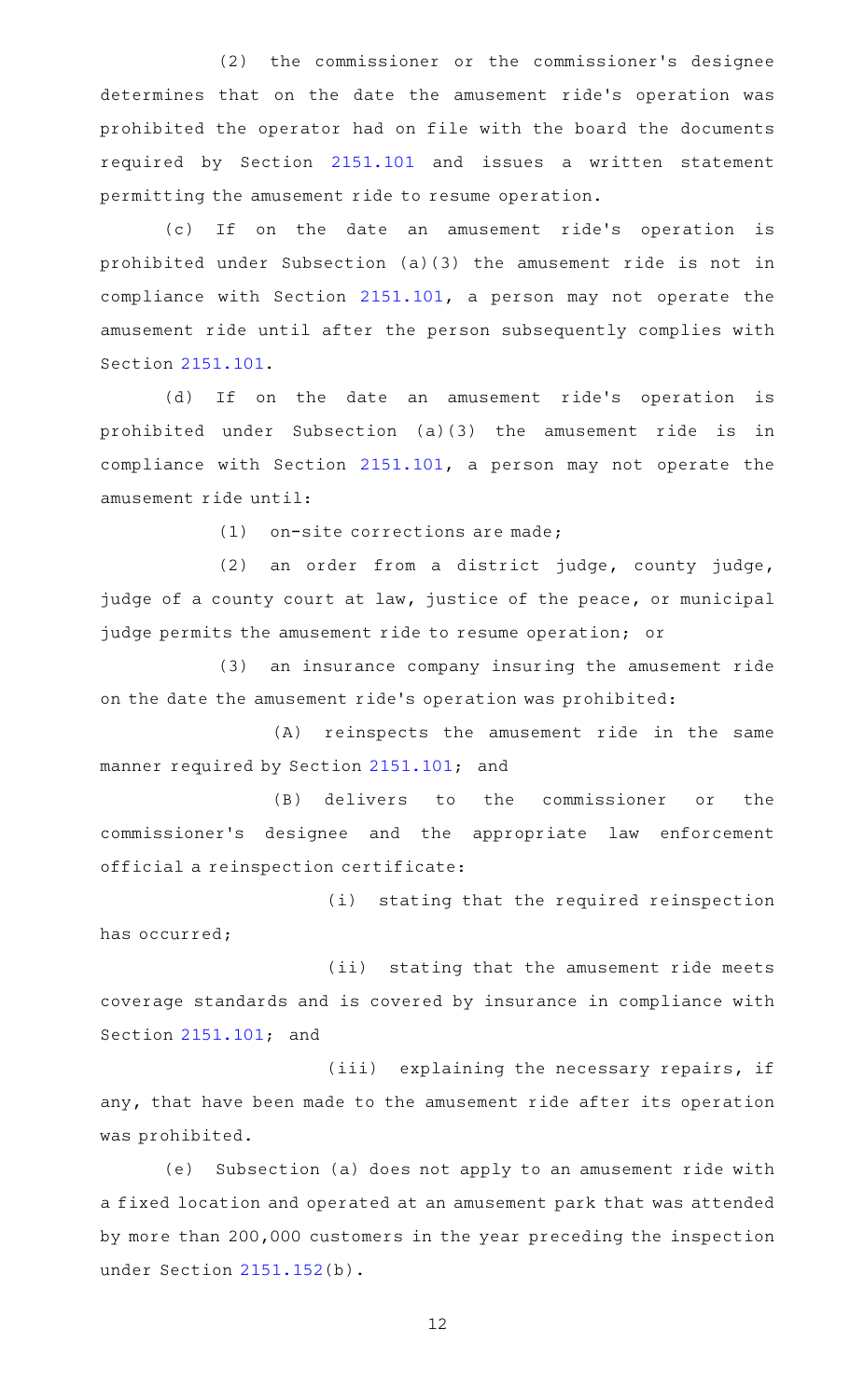Added by Acts 2001, 77th Leg., ch. 1420, Sec. 14.705(a), eff. Sept. 1, 2001.

Sec. 2151.1526. PROHIBITION OF MOBILE AMUSEMENT RIDE OPERATION. (a) Except as provided by Subsection (b) or (c), a mobile amusement ride on which a death occurs may not be operated.

(b) If a mobile amusement ride was in compliance with Section [2151.101](http://www.statutes.legis.state.tx.us/GetStatute.aspx?Code=OC&Value=2151.101) when its operation was initially prohibited under Subsection (a), a person may resume operating the mobile amusement ride only after an insurance company insuring the amusement ride on the date its operation was prohibited:

(1) reinspects the amusement ride in the same manner required under Section [2151.101](http://www.statutes.legis.state.tx.us/GetStatute.aspx?Code=OC&Value=2151.101); and

(2) delivers to the commissioner or the commissioner's designee a reinspection certificate:

(A) stating that the required reinspection has occurred;

(B) stating that the amusement ride meets coverage standards and is covered by insurance in compliance with Section [2151.101](http://www.statutes.legis.state.tx.us/GetStatute.aspx?Code=OC&Value=2151.101); and

 $(C)$  explaining the necessary repairs, if any, that have been made to the amusement ride after its operation was prohibited.

(c) If a mobile amusement ride was not in compliance with Section [2151.101](http://www.statutes.legis.state.tx.us/GetStatute.aspx?Code=OC&Value=2151.101) when its operation was initially prohibited under Subsection (a), a person may resume operating the mobile amusement ride only after the person subsequently complies with Section [2151.101](http://www.statutes.legis.state.tx.us/GetStatute.aspx?Code=OC&Value=2151.101).

Added by Acts 2001, 77th Leg., ch. 1420, Sec. 14.705(a), eff. Sept. 1, 2001.

Sec. 2151.1527. RELIEF FROM PROHIBITION ORDER. The owner or operator of the amusement ride may file suit for relief from a prohibition under Section [2151.1525](http://www.statutes.legis.state.tx.us/GetStatute.aspx?Code=OC&Value=2151.1525) or [2151.1526](http://www.statutes.legis.state.tx.us/GetStatute.aspx?Code=OC&Value=2151.1526) in a district court in the county in which the amusement ride was located when the prohibition against operation occurred.

Added by Acts 2001, 77th Leg., ch. 1420, Sec. 14.705(a), eff. Sept.